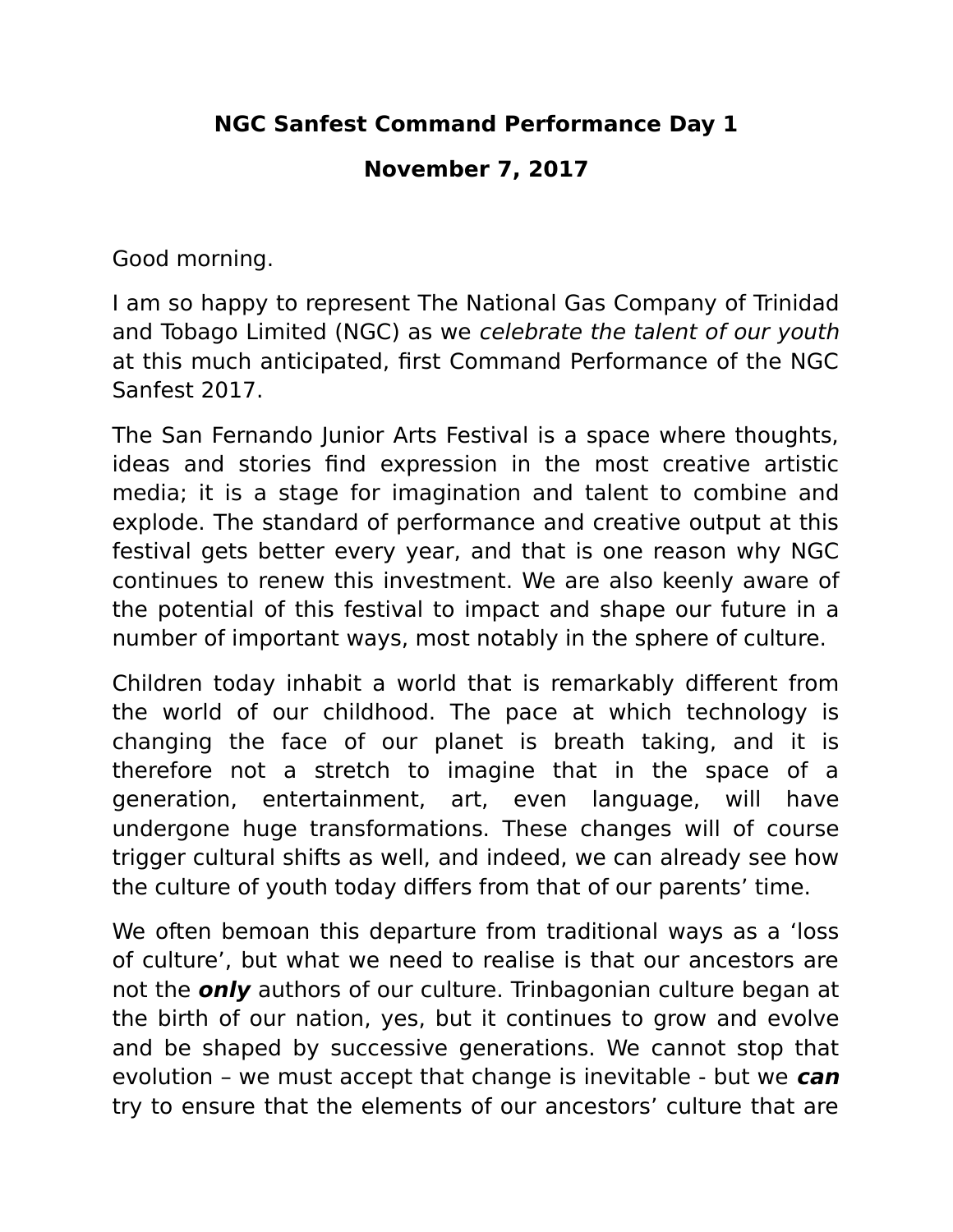unique to Trinidad and Tobago, that are indigenous to our shores, are carried through in every iteration of Trinbagonian culture to come. That is where events like the NGC Sanfest come in.

Sanfest creates a space for the culture of Trinidad and Tobago in the 1960s, 70s, 80s to dialogue with contemporary culture. It introduces our youth to the characters, stories, music and dance of our parents and grandparents, and challenges our youth to make them their own. It helps them understand the past, and get excited about bringing it to life again in new incarnations. This of course allows us to experience our traditional cultural creations in new ways, nuanced by the interpretation of youthful imaginations.

Of equal importance is the fact that NGC Sanfest has today become a calendar fixture in the academic year. This is significant because in order for schools to consistently field participants in the various categories, our traditional art forms must be **taught** to students. This means that the festival not only urges our children to reflect on and embrace our heritage, but it compels our educators to do the same. It should be clear then, that as long as there is **active interest** and **participation** in this festival, our cultural patrimony will not be lost.

Therein lies a critical proviso – we need to encourage our children in the Arts, and pique their interest in traditional culture. We cannot fault our young people for not valuing the past if we ourselves do not celebrate it. For instance, were it not for Sanfest, young people today might not know who Torrance Mohammed is, or what Calypso Rose has accomplished, because many of us adults are equally oblivious to their contributions. We as parents and guardians must recognise that we are complicit in the 'loss of culture' that we lament, because we are perhaps not as proactive about honouring our traditional art forms and artistes as we should be. We must therefore play our part in the cultural education of our children, and support their involvement in festivals like these.